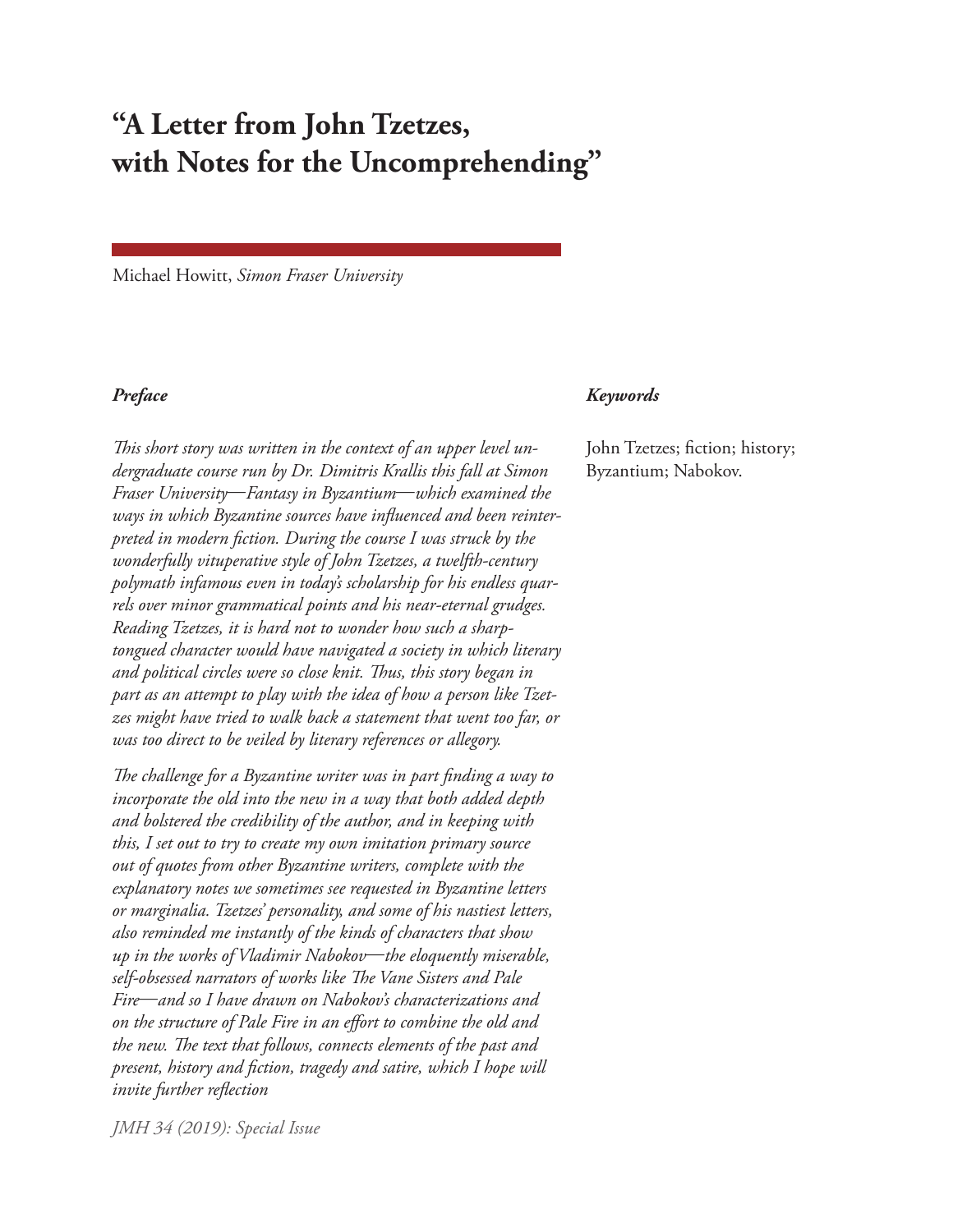## *Prolegomena1*

To the honourable Theodore Styppeiotes, newly exalted bearer of the imperial ink case,

I learn by the boorish banging of your agents at my door (those without the dignity to refuse to descend into warren to which jealousy has consigned me) that some Aeolos has spoken and sighed into the sea of prattlers who flow through the palace like tides following the sun and moon, causing them to froth over with malicious gossip. The jeering of this wind-bag-King, this literary Melitides whose absurd pretentions must be known to yourself, has implicated me as speaking the blackest calumny against our exalted Emperor, Manuel I, projecting on to me, as though jabbering into a mirror (like his idiot wife does after slipping from bed), only his own envious stupidity; for since we first met, the man has conceived of us as racing alongside like chariots, and has failed to recognize the absurdity of his metaphor. We are not Blues and Greens (or even Blues and Whites); our talents too are like the sun and moon: when he prattles, the jabbering masses pack in, ignorant that he glows only with the palest reflection of my stolen light.<sup>2</sup>

That light, of course, can be blinding (especially for those like our acquaintance, who in the kindest terms might be called a Socratic-cave dweller—and who is in fact more accurately described as a ghostly presence, scabbed with camel disease, cat-faced, anchovy-eyed, and with the voice of a weeping eunuch); $3$  more than once has a scholar meekly prodded for a metaphrase when staring dumbfounded at a magnificent page blackened from edge to edge in Tzetze's elegant hand (though you must forgive the simplicity of this instantaneous and unstudied text; I have been forced to take flight to Pantokrator, and the monk next door is currently careening into his walls in a drunken stupor characteristic of his type). To that end, I will labour to explain the subtle allegorizing of Tzetzes to the court so that they may see this attack for what it is: a dart sent stealthily upon me, like Paris, Alexander did, sitting behind Ilos' tomb – the attack of an arrogant and pretentious character whose scurrilous invectives ignore (or rather confirm) the dictum of Euripides: that "no man in good courage would think it right / to kill his enemy secretly, but goes at him face to face."

Lest this possessed and epileptic, moonstruck son of a goat be emboldened by Tzetzes' self-evident quietness and modesty (for Tzetzes, like Achilles and the Greeks, who set off more quietly than the Trojans, is possessed of an unboastful spirit), $^4$  I will offer my rejoinder. Now listen and be instructed!

<sup>1</sup> This introductory letter draws heavily on a real letter written by Tzetzes, which is reprinted in all its vituperative glory in Aaron I. Heinrich, "Tzetzes' Letters and *Histories*: A Sample in English Translation," (Master's thesis, University of Oregon, March 2009). Material drawn from or inspired by other sources has also been incorporated into this introduction, and will be listed below.

<sup>2</sup> Inspired by Michael Psellos, G 21"To the *protoproderos* and *epi ton kriseon*, who was very dear to me, but had acted in a jealous way," in *The Letters of Psellos: Cultural Networks and Historical Realities*, ed. Jeffreys and Lauxtermann (Oxford: Oxford UP, 2017), 87-88.

<sup>3</sup> This magnificently colourful invective is quoted verbatim from Lynda Garland's translation of it, which can be found in Lynda Garland, "Mazaris's Journey to Hades: Further Reflections and Reappraisal," *Dumbarton Oaks Papers* vol. 61 (2007), 186.

<sup>4</sup> Ibid.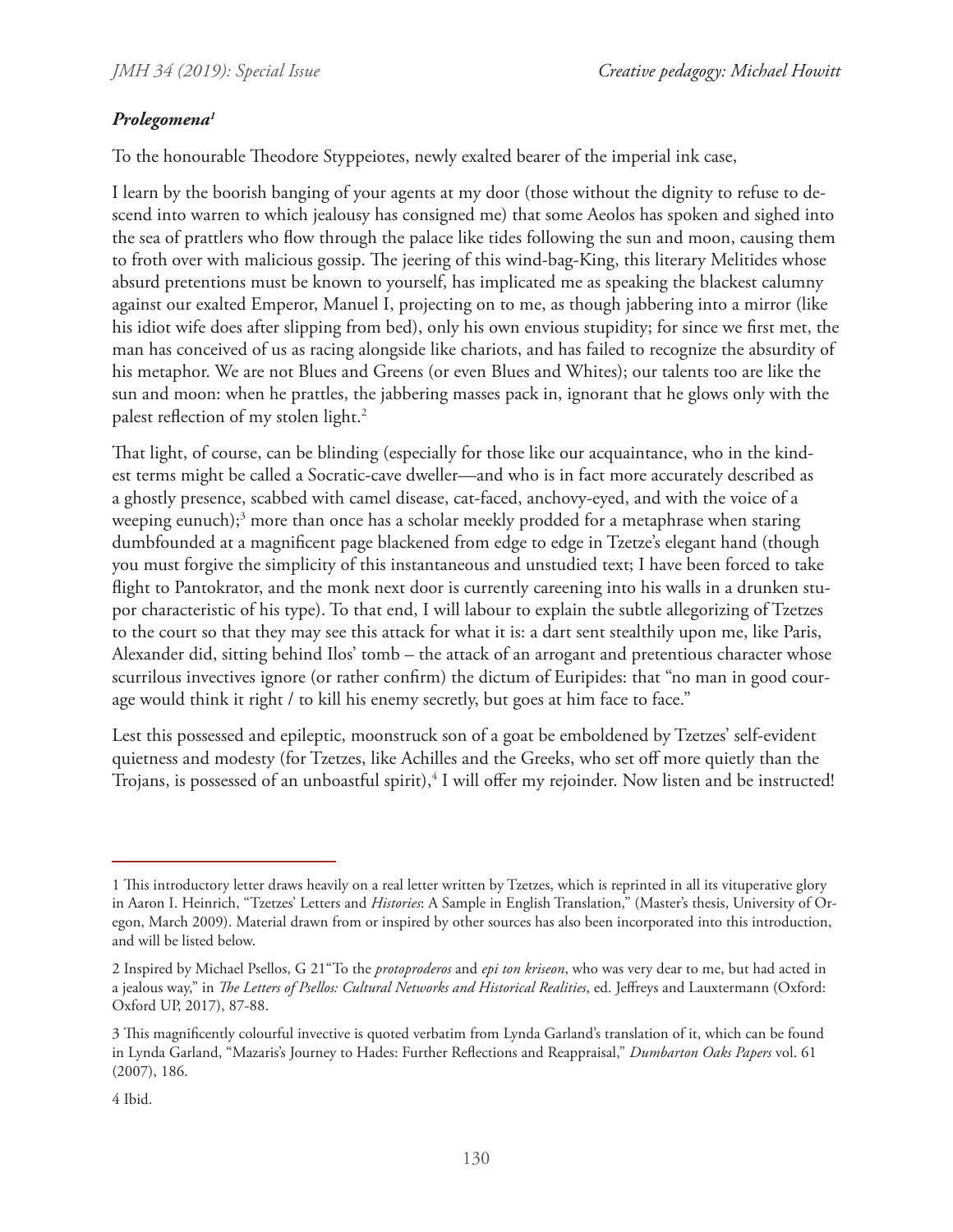### *Concerning the Statue of Manuel Komnenos, Which has Lately Taken the Place of an Older Figure*

Oh, "What advantages you gain from your dominion over all Greece"!5 Oh, of most exalted Manuel, whose statue in his coronation garb, Fresh girded and bedecked in a panoply of colours To shame all charioteers; Of The character of the man who holds the reigns of state, Look; listen; let Tzetzes tell.

For he, when prudent, will fit the attic lyre to his tongue, And strum out a thought for those discerning men; those judges who, In the richness of their erudition, make "mere wealth look silly,"6 And will demand, in their care for "things like these, the lyre and the song"7 Tzetzes' tongue to dance in flitting, double-making speed, and in liquid vowels embroider with his words, a true depiction of this lord, who has been brought by an oracle's pronouncement, (and by portents, of which it was said: "Even the stones will cry out") to God's highest seat,<sup>8</sup>

6 Aristophanes, "Wasps," 29. For a fuller explanation of the jokes and critiques made in the poem through allusion, see the fictional notes and explanations that make up part two.

7 Tzetzes, *Chiliades* 7.11, "Concerning the Homeric Proverb 'Others Care for Things Like These, the Lyre and the Song' (Story 109)," trans. Vasiliki Dogani. http://www.theoi.com/Text/TzetzesChiliades7.html. Note that these translations, by their translators' admissions, are necessarily imperfect due to the complexity of Tzetzes' work. They are, however, the only complete translation of the works in English, and were compiled in consultation with the Suda On Line project.

8 Prophecies would likely have been a dangerous subject, especially when not taken seriously or used in critique. The Byzantine scholar Nicetas Choniates records in his *Historia* that Manuel I put great faith in in the "AIMA" prophecy (*Nicetae Choniatae Historia I*, ed. J. A. van Dieten (Berolini 1975), 169.). "AIMA" means blood in Greek, and there was apparently a longstanding belief in Trebizond, where the family originated, that the Komnenoi dynasty (the Komnenoi blood) would reign for four generations, named after the four letters of the word. Some scholars have suggested that Manuel's belief in the prophecy was so strong that to fit it, he ensured that his Hungarian son-in-law and presumptive heir, Bela, was renamed Alexios during his initiation into the Orthodox church---then also named his first biological son Alexios. For more, see Rustam Shukov, "AIMA: the Blood of the Grand Komnenoi," *Byzantine and Modern Greek Studies* 19 (1995): 161-181, doi:10.1179/030701395790836630.

<sup>5</sup> Aristophanes, "Wasps" in *Frogs and Other Plays*, trans. David Barrett, ed. Shomita Dutta (New York: Penguin, 2007), 29. Garland ("Mazaris' Journey," 186) notes that one of Tzetzes' invectives was written in response to criticism of his commentary on Aristophanes (available only through L. Massa Positano's *Commentarii in Aristophanem. Fasciculus I continens Prolegomena et Commentarium in Plutum*).

This level of engagement and the use of a limited number of Aristophanes' plays in Byzantine education suggest that these references would have been comprehensible to some educated Byzantines. I have drawn the idea of expressing critical or dangerous ideas through the repetition of oblique, truncated references from Anthony Kaldellis' work on the *Timarion*, a Byzantine satire. Kaldellis identifies a number of innocuous seeming literary phrases which, in their original works, directly abut or foreshadow violence or murder. See Anthony Kaldellis, "The *Timarion*: Toward a *Literary* Interpretation," in P. Odorico, ed., *Le face cachée de la litterature byzantine: Le texte en tant que message immediat (Actes du colloque international, Paris 6-7-8 Juin 2008)* (Paris: École des hautes études en sciences sociales, Centre d'études byzantines, néo-helléniques et sud-est européennes, 2012 = *Dossiers byzantines* v. 11) 275-288.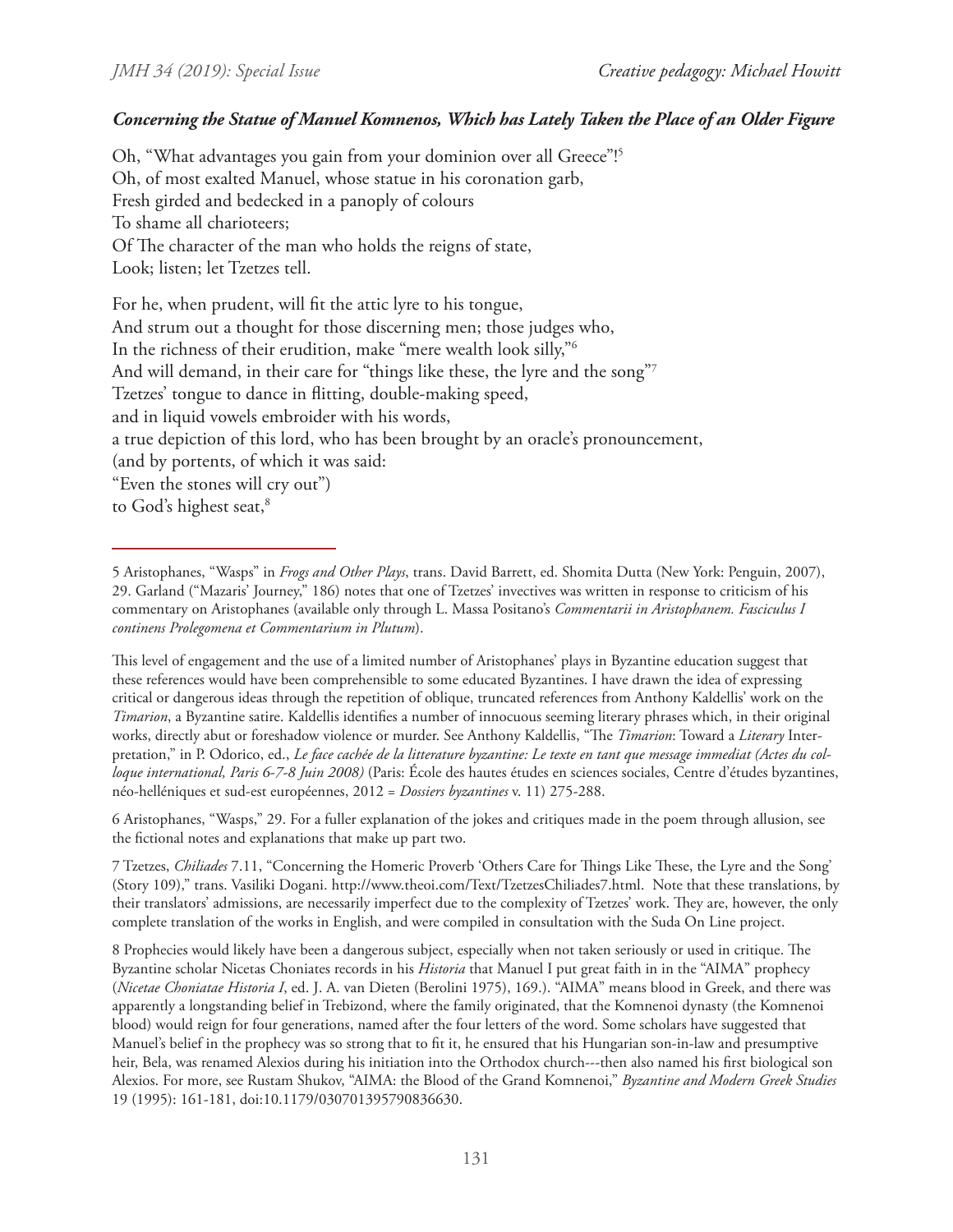A place deserving of an oration by a great and learned rhetorician; A Hermogenes or a Demosthenes, Who could do justice to our "dear friend, our saviour, the saviour of our city." "you who are Fortune's favourite!"9 Whose sinews are the state and are Fed blood and strengthened by the drumming Of the royal heart which beats Miles away in the breast Of the exalted emperor who "shall be master to them all, governor of the market, of the harbours, of the Pnyx"<sup>10</sup> But they are gone, cut down by these scything years, "Though I say freely that not even if there were a hundred Homers, Musaeuses, Orpheuses, Hesiods, Antimachuses, and Linuses, or indeed all the other poets and authors of theogonies, would they have written better on this subject matter,"<sup>11</sup> For Tzetzes will surpass them in the correctness of his disposition: speaking also to the uneducated people; to you, fisherman, I will speak in fishhooks; to the apothecary, in humours black and light;

and for the wine-sellers, I will speak in tones sweet and sour—

though without watering my phrases; for Tzetzes will descend,

like another "man among the ancient ones,

who composed poems skilfully / and not in the manner of the outcasts of our times,"<sup>12</sup>

to wrapping himself in the "most feminine" garb of Penelope,

And will unstitch, verse by verse, his finely woven rhetoric,

And unspool the threads of his ingenious intertwinings,

Making clear, for those who have not toiled under the *schede*-sketchers,

Who at Athena's pleasure have given men, Tzetzes included, "a magnificent gift that will make him wealthy enough / To shower great generosity in turn<sup>"13</sup>—

that rhetorical force, a fortress with many twisted coils, whose labyrinthine shape necessitates a leading thread.14

<sup>9</sup> Aristophanes, *Knights*, trans. Thomas Bushnell, accessed December 10, 2018. http://classics.mit.edu/Aristophanes/ knights.html.

<sup>10</sup> Ibid.

<sup>11</sup> Tzetzes, *Allegories of the Iliad*, Prolegomena 480-7, trans. Goldwyn and Kokkini (Cambridge, Mass.: Dumbarton Oaks Medieval Library, 2015), 37.

<sup>12</sup> Tzetzes, *Chiliades* 8.48 "According to the Comic Poet: 'Biting Myself, but Still Laughing' (Story 203)," trans. Vasiliki Dogani, http://www.theoi.com/Text/TzetzesChiliades8.html.

<sup>13</sup> Homer, *The Odyssey* (20.296-298), trans. Stephen Mitchell (New York: Atria Books, 2013), 276.

<sup>14</sup> Panagiotis A. Agapitos, "John Tzetzes and the blemish examiners: A Byzantine teacher on schedography, everyday language, and writerly disposition," *Medioevo Greco* 17 (2017): 9.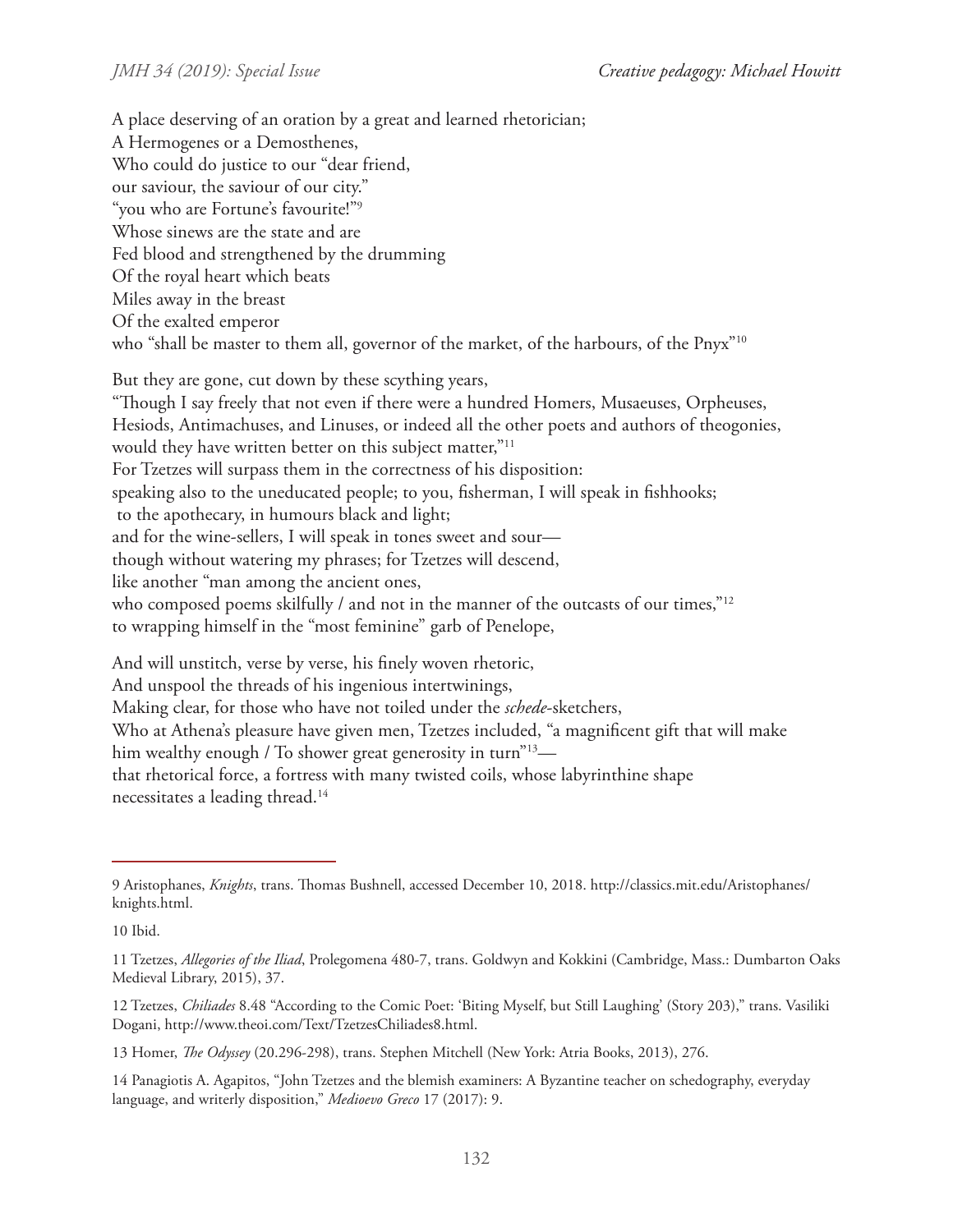For we must differ with the views of that one time Patriarch who claimed

"we all know that sight is the most honoured of senses",<sup>15</sup>:

And proclaim instead, as Asterios wrote, "We children of the muses have colours which are no less / Than those employed by painters,"<sup>16</sup> Which Tzetzes will employ,

beginning to unfurl and stretch in brightest pigments, that figure of Manuel which lately has appeared, In a place appropriate, "beside the courtroom door," 17

Look up at him, as you entreat, this deity alongside god,

to fulfill the needs of his servants,<sup>18</sup>

"To have pity now, and lend your aid divine"19 to we who cluster at his crimson-painted feet,

Awed into silence by the man so fitting of the eagles which bedeck them,

Which clench in their claws "translucent stones, stones of the precious ones,

Lychnites, amethysts, sapphires, hyacinths,"

Schedography certainly became during the twelfth century an embittered educational and literary battle ground, where teachers acted out their fights for professional recognition and financial security infront of the aristocratic patrons of the empire's capital. In this context, Tzetzes' finely developed set of abusive imagery is by itself quite a literary achievement and one of the most tangible results of teaching the classics in Komnenian schools. Tzetzes was very sensitive to the 'modernist' change of fashion in education and its harmful role, as he saw it, to 'traditional' literary culture. (56)

This also ties-in in an interesting way with Vlada Stankovic's argument that Manuel Komnenos "made a conscious effort to free himself from the influence of prominent intellectuals with whome he could not establish satisfying cooperation or from whome he was unable to command sufficient political obedience… [leading to] a significant generational difference between them."

The tension between this generational difference and the rise of the *schedos*, associated by Tzetzes with non-traditional, comparatively un-atticized Greek is interesting to consider, and provides the subtext for Tzetzes' pivot in the explanatory notes towards trying to spin his indiscrete writing as an attack on his scholarly enemies, who might also have opposed Manuel.

For more, see Vlada Stankovic, "A Generation Gap or Political Enmity? Emperor Manuel Komnenos, Byzantine Intellectuals and the Struggle for Domination in Twelfth Century Byzantium," *Zbornik radova Vizantoloskog institute* 44, 2007: 209-227.

15 Liz James, "Color and Meaning in Byzantium," *Journal of Early Christian Studies* 11, no. 2 (2003): 228.

16 Liz James and Ruth Webb, "'To Understand Ultimate Things and Enter Secret Places': Ekphrasis and Art in Byzantium," *Art History* 14, no. 1 (1991): 8.

17 Aristophanes, "Wasps," 22.

18 Michael J. Kyriakis, "Poor Poets and Starving Literati in Twelfth Century Byzantium," *Byzantion* 44, no. 2 (1974): 293. This phrase is drawn from a positive twelfth-century *ekphrasis* tentatively attributed to the impoverished writer Theodoros Prodromos. It is identified by Kyriakis as having been written sometime shortly after 1145 or 1146, almost perfectly in-line with the setting of the story, which is meant to take place sometime in the mid twelfth century.

19 Aristophanes, "Wasps," 22.

Agapitos provides copious examples of Tzetze's writings on the topic of education and literary production, and makes the argument that his famously intemperate reactions to minor grammatical disagreements (like Homer and the use of diachronic vowels, which is also noted in Goldwyn and Kokkini's introduction to *Allegories of the Illiad*) were in fact the (mostly) rational responses of a middle-class man trying to defend his authority as a scholar, noting that: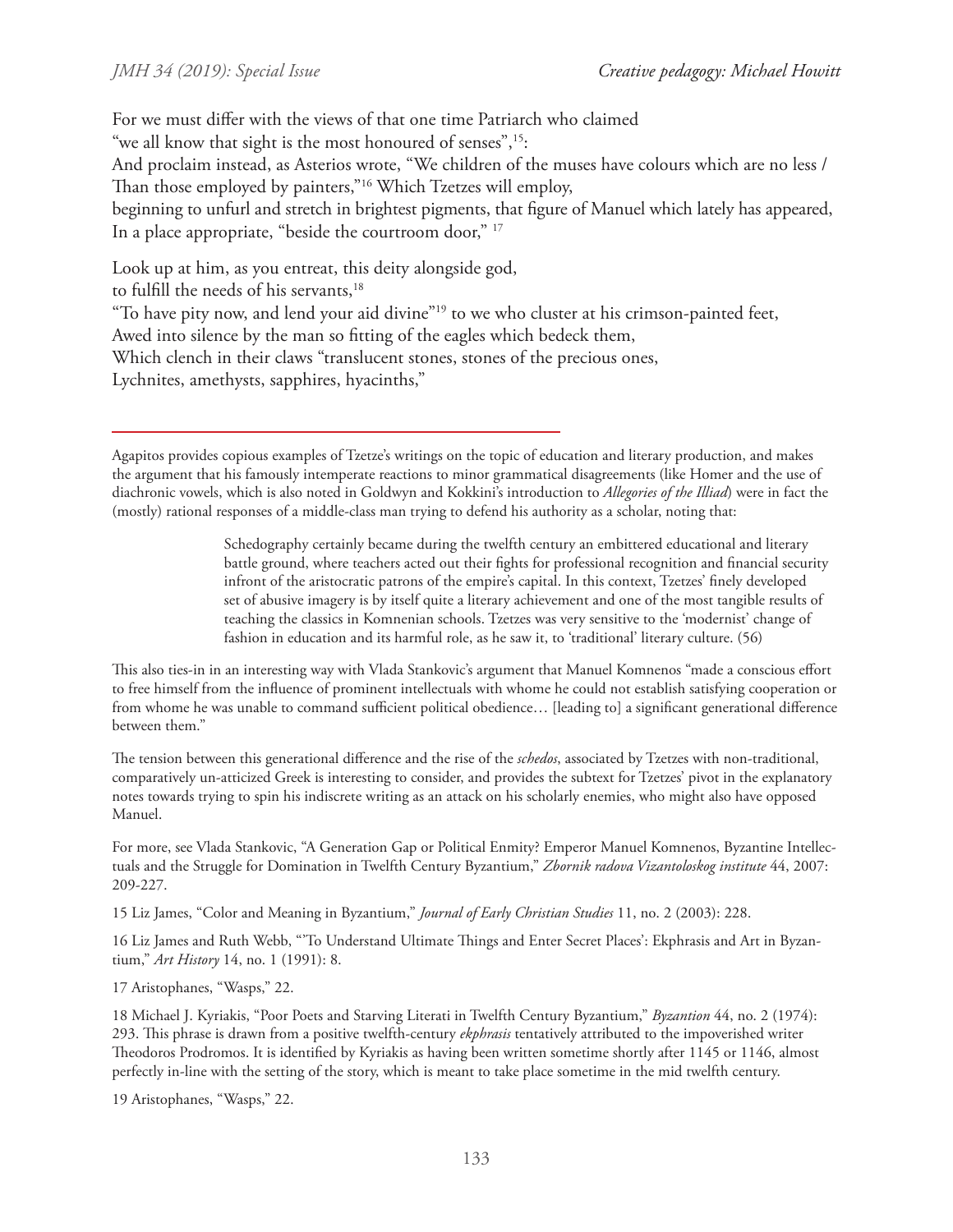Springing from the deepest chasms of the earth, "impossible to reach down there,"<sup>20</sup> without your victories, Those bloody battles when, You first confronted the satrap of Iknion, when the trumpets told and called out, and you, refusing ever to shirk, or let the blows appal you<sup>21</sup> Clenched the mighty thighs now hidden by the loros-scarf, (blossoming with emeralds that "live in groves and lie in mossy beds,")<sup>22</sup> charged forth, putting your horse to the spur, shot forth from the quiver of your guard, like an arrow "plumed with eagle feathers"<sup>23</sup> flying home to "strike", to "graze," to "prick,"24 the bristled hide of the Emir who, scouring the east to satiate his bloated coterie with plunder, lays waste to the farmers' fields, becoming your own Erymanthian boar,<sup>25</sup> Thus minting you, like Alexander, into another Hercules, Changing your chalmys to a lion's skin before our eyes, and adding, un-engraved, to your imaginary plinth, That "The bronze statue seems to proclaim, / looking at Zeus: I place the earth under my sway; you, Zeus, keep Olympus."<sup>26</sup>

22 This phrase has been taken from Virgil's description of the Elysian fields in the *Aeneid* (6.641); all descriptions of the imperial raiment which follow have been informed by the discussion in Maria G. Parani, *Reconstructing the reality of images: Byzantine material culture and religious iconography* (11th to 15th centuries) (Boston: Brill, 2003), 11-33.

23 Tzetzes, *Chiliades* 9.7 "a Fable of Aesop: 'Shot by My Own Feathers!' (Story 260)," trans. Jonathan Alexander, http:// www.theoi.com/Text/TzetzesChiliades9.html.

24 These phrases, "strike," graze," and "prick" were chosen to reflect the ambiguities detected by Robert Browning in his controversial work on the death of John II. Browning suggests that John died having been poisoned by an arrow meant for a boar – and perhaps not accidentally. He goes on to cite a poem by Tzetzes (unfortunately untranslated) which he argues implies "an unseen hand" behind John's death (R. Browning, "The Death of John II Comnenus," *Byzantion* 31 (1961), 232-34). Despite being unproven I have taken Browning's idea as an inspritation, and this subtext is important throughout the latter part of the poem, as well as in the explanatory notes where I have tried to continue hinting at the charge.

For more on the debate over the subject and author of the poem discussed by Browning, see M. Arco Maori, "Il carmine inedito di Giovanni Tzetzes De imperatore Occiso," *Bollettino del comitato per la preparazione dell'edizione nazionale dei classici greci e latini* 9 (1961), 73-75.

25 See the fourth labour of Hercules, in which the hero, armed with poison arrows that go astray and kill a man, must capture a boar.

26 Tzetzes, *Chiliades* 8.45 "Concerning Lysippos (Story 200)," trans. Vasiliki Dogani, http://www.theoi.com/Text/TzetzesChiliades8.html.

<sup>20</sup> Tzetzes, *Chiliades* 11.14 "The Proverb Saying, And Crevices of Mountain Torrents and Springs Thereof Stand by a Rock to Bring Forth Such a Stone (Story 376)," trans. Muhammed Syarif Fadhlurrahman, http://www.theoi.com/Text/ TzetzesChiliades11.html.

<sup>21</sup> *Digenes Akrites*, trans. and ed. by John Mavrogordato (Oxford: Oxford University Press, 1970), 11. https://archive. org/details/DigenesAkritesGreekEnglish.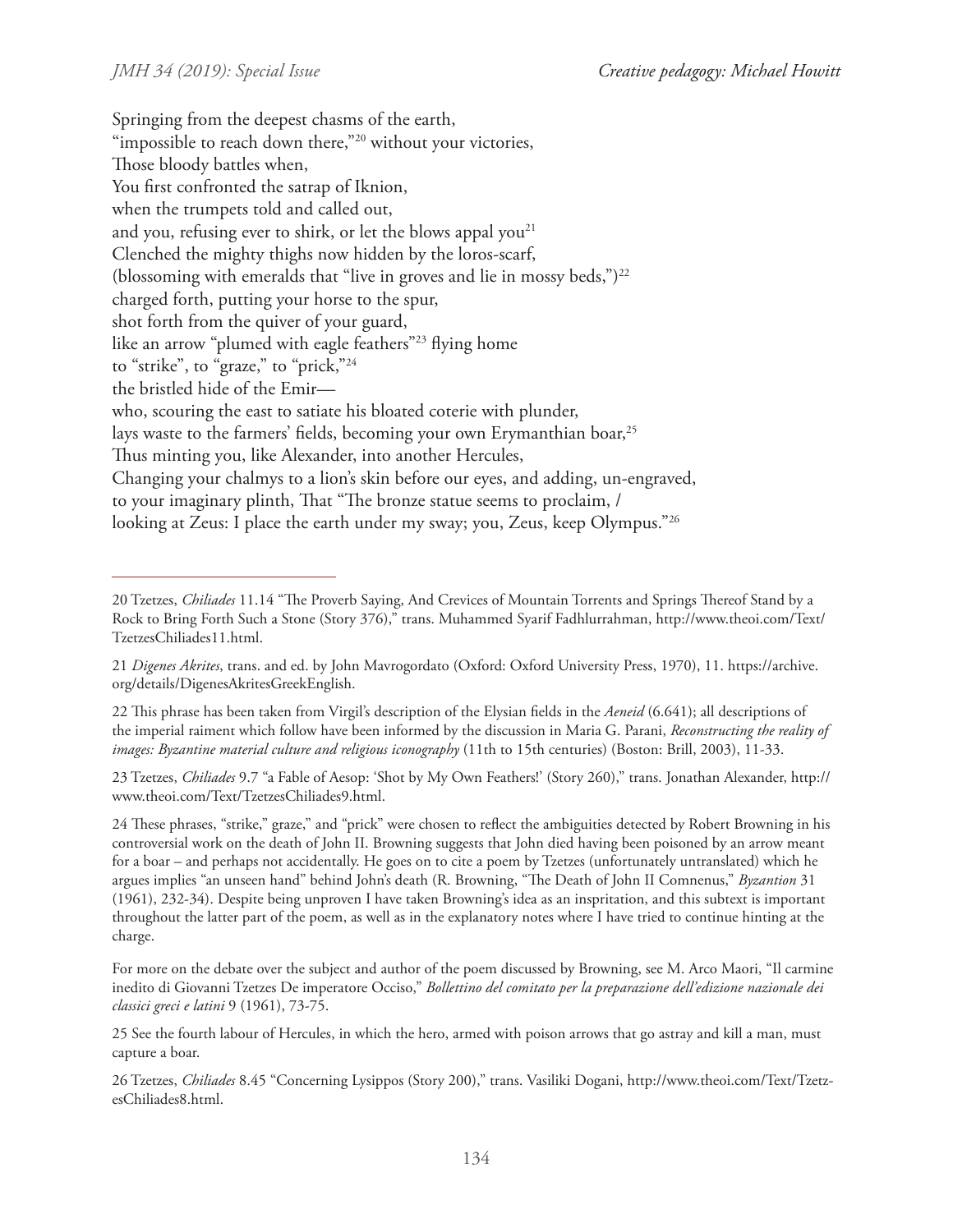So it is with you: for Tzetzes has become a "Sicyonian sculptor" and "he portrays everything exactly,"27 "making everything fitting for the positions, the occasions, the persons,"28

Though nothing must be changed in you, whose face bears a complexion "fair and of a light colour Passing into ruddiness," who exudes, incense like, "a most agreeable odour, exhaled from the skin"<sup>29</sup> And whose eyes, most of all, betray a conqueror's likeness,

"as portrait painters are more exact in the lines and features of the face, in which the character is seen, than in the body"30

For who, had they the courage to stare into that bifurcating gaze,

Could fail to perceive your scaled chalmys' golden tablion

Twist to be a little soldier(-ly)—"the uniform of a triumphant general," even Alexander's breastplate?<sup>31</sup>

#### *Notes and Explanations*

Some chittering cicadas, who in the summer of the exalted Manuel's reign become only more chattery and troublesome, have buzzed that the first line,<sup>32</sup> "What advantages you gain from your dominion over all Greece," comes from Aristophanes' *Wasps*, insinuating that Tzetzes means to frame the august Basileus with a comic phrase, and paint for his audience the Emperor as Philocleon: sitting in judgement with a goat's wide grin as he can see the naked boys and give rich widows as he pleases, disregarding seals and signatures. These scoffers, quite improvident and unthinking, criticise Tzetzes in an untimely way—blabbering before they reach the second stanza, wherein the phrase "make mere wealth look silly" completes Aristophanes' line and hooks it well into these fishes' cheeks, letting Tzetzes string them along.

In fact these fools, who are lymphatic, ugly, infamous, and debauched, are more dumb and ignorant than fish—ignorant that my very defense will be that this phrase in fact declares to them (or would, had they the literary faculties to recognize it) a merciless war.

This war had its antecedents not so long ago at the *theatra* of Leo, Bishop of Athens, to which Tzetzes, as a teacher of justifiably growing renown, was invited and went with mild trepidation. Of course, no contest in Homeric recitation could cow Tzetzes, who more than any can, with extemporaneous speech, compose words and recompose the ancients in ways mendacious enough to claim any composition as a credit, drawing Icarus-like students to himself (the boldest, who will try to climb into the heat of Tzetzes' invective, not falling back to some other school where they will stew in praise for

30 Ibid., 240.

31 See Seutonius' famous description of Caligula in *Lives of the Twelve Caesars*.

32 Tzetzes, *Chiliades* 9.48 "9.48 Concerning the Phrase 'The Chattering Language of Cicadas and Athenians' (Story 301)," trans. Jonathan Alexander, http://www.theoi.com/Text/TzetzesChiliades9.html.

<sup>27</sup> Ibid.

<sup>28</sup> Tzetzes, *Chiliades* 8.38 ""Concerning Alcamenes (Story 193)," trans. Vasiliki Dogani, http://www.theoi.com/Text/ TzetzesChiliades8.html.

<sup>29</sup> Plutarch, "Alexander," in *Lives of the Noble Greeks*, trans. Edmund Fuller (New York: International Collector's Library, 1959), 242.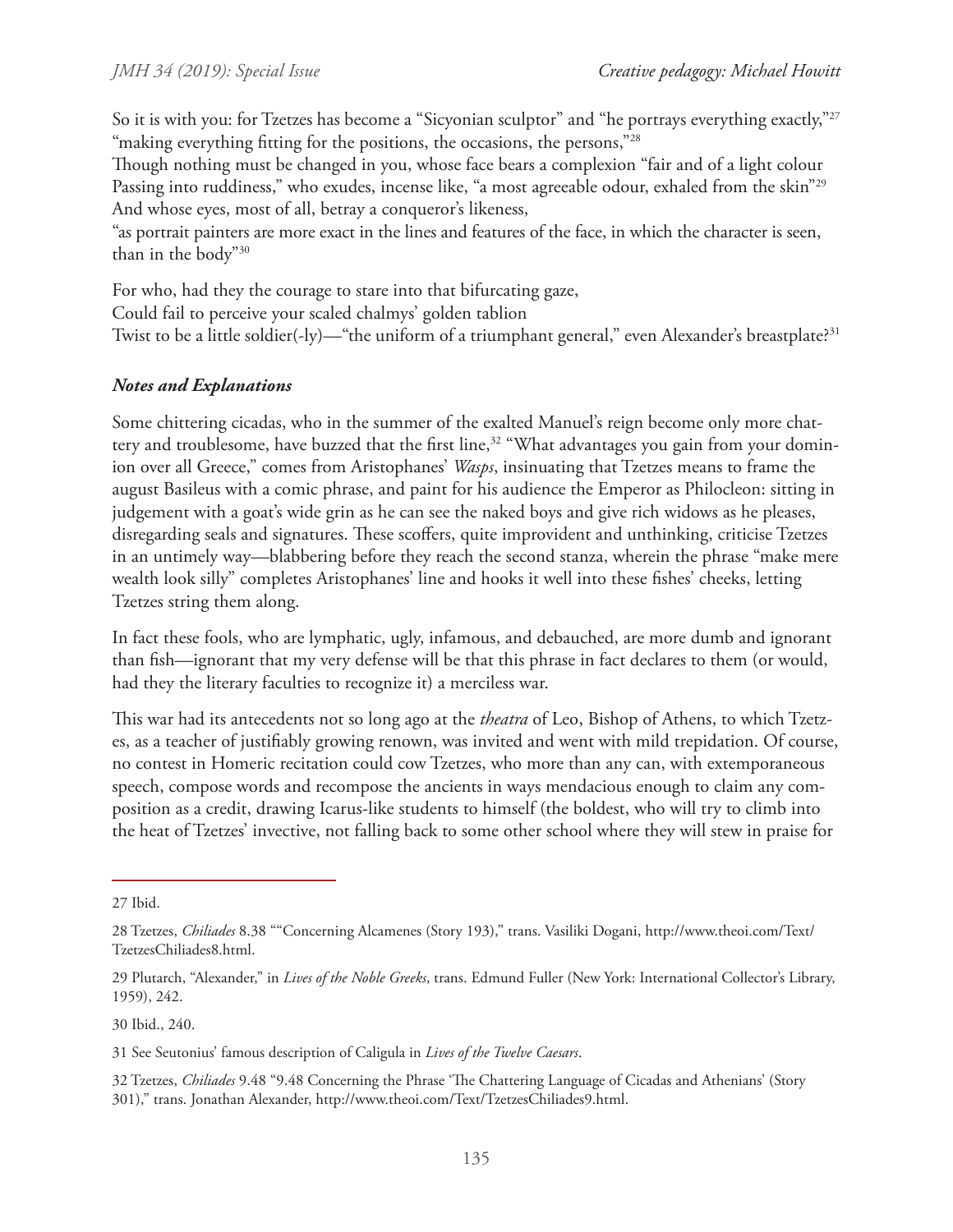their inevitably poor, desperately conscientious work, marred by underscores, transposes, and the unnecessary footnotes they have hung like buckets on the bottom of the page, in hope of catching some worthwhile slop).

No, what Tzetzes fears is what these theatra oh so often are: there may indeed be Homer, read by men praised by *sebastokrators* as speaking in rivers of gold (which flow, but somehow never overflow, into two tributaries that terminate with such consistency in their gaping pockets…); yet inevitably there will be no inspired talk, no wreathed, elbow-propped heads, and of course no flute girls; and inevitably those "philosophers" will rise and brutalize The Poet's lyric words, bludgeoning into diachronic vowels those turns of phrase which carve the filigree on Achilles' shield, making themselves low like buffalo.<sup>33</sup>

Which they are: for Leo resembles his namesake in spirit, if not in form, and like a lion needs a watering hole at which to wait in ambush for those ruminants that Tzetzes saw. And so he made one: my late arrival saw discarded cups growing like mushrooms in the shade of couches, on which sprawled those obfuscated people who only bear the brow and walk of philosophers (and often also the beard) but nothing else beyond that.<sup>34</sup> For instead of minding books, wherein lies manifold wealth, they have become ignorant scum, the composers of foolish sketches who have utterly barbarized the art of letters, wallowing in the foul-smelling dung of the *schedos* they shit out by writing fooleries and indulging in nonsense.<sup>35</sup> One only wonders what they do without a cow's tail to keep the flies away (oh wait! they chatter, hoping a mightier hand will squash *tsetses* [flies] for them); but they seemed to please Leo, who like Psellos' Constantine was diverted by their wrong use of words and urged them on so that he could roll with laughter<sup>36</sup>—less like a lion than a bloated crocodile, spinning to shred its pound of fetid flesh from the corpus of these babble-twisters.

But Tzetzes is not one who will exalt his own works by slandering others who are as worthy of pity as anger; for he, tutored by Aristotle, is like Alexander, who entering into conversations gained so much by his affability<sup>37</sup>—or would be, had the thick venom of envy not begun to squirt at me whenever I digressed into discussion of my descent on the maternal side from Cato, intended only to demonstrate my free and simple demeanor.

But Tzetzes has digressed. Suffice to say that by the end these men, who with their riddles teach only

<sup>33</sup> Panagiotis A. Agapitos, "John Tzetzes and the blemish examiners: a Byzantine teacher on schedography, everyday language, and writerly disposition," *Medioevo Greco* 17 (2017): 11. This was one of Tzetzes' preferred insults, and seems to have been related both to the ugly sound the use of diachronic vowels would create and his desire to lower his enemies rhetorically to the status of beasts.

<sup>34</sup> Panagiotis A. Agapitos, "John Tzetzes and the blemish examiners: a Byzantine teacher on schedography, everyday language, and writerly disposition," *Medioevo Greco* 17: 47.

<sup>35</sup> Ibid.

<sup>36</sup> Psellos *Chronographia* VI, 149-201, quoted in Lynda Garland, "'And His Bald Head Shone Like a Full Moon…': an appreciation of the Byzantine sense of humor as recorded in historical sources of the eleventh and twelfth Centuries," *Parergon* 8, no. 1 (1990): 12-13.

<sup>37</sup> Plutarch, "Alexander," in *Lives of the Noble Greeks*, trans. Edmund Fuller (New York: International Collector's Library, 1959), 243.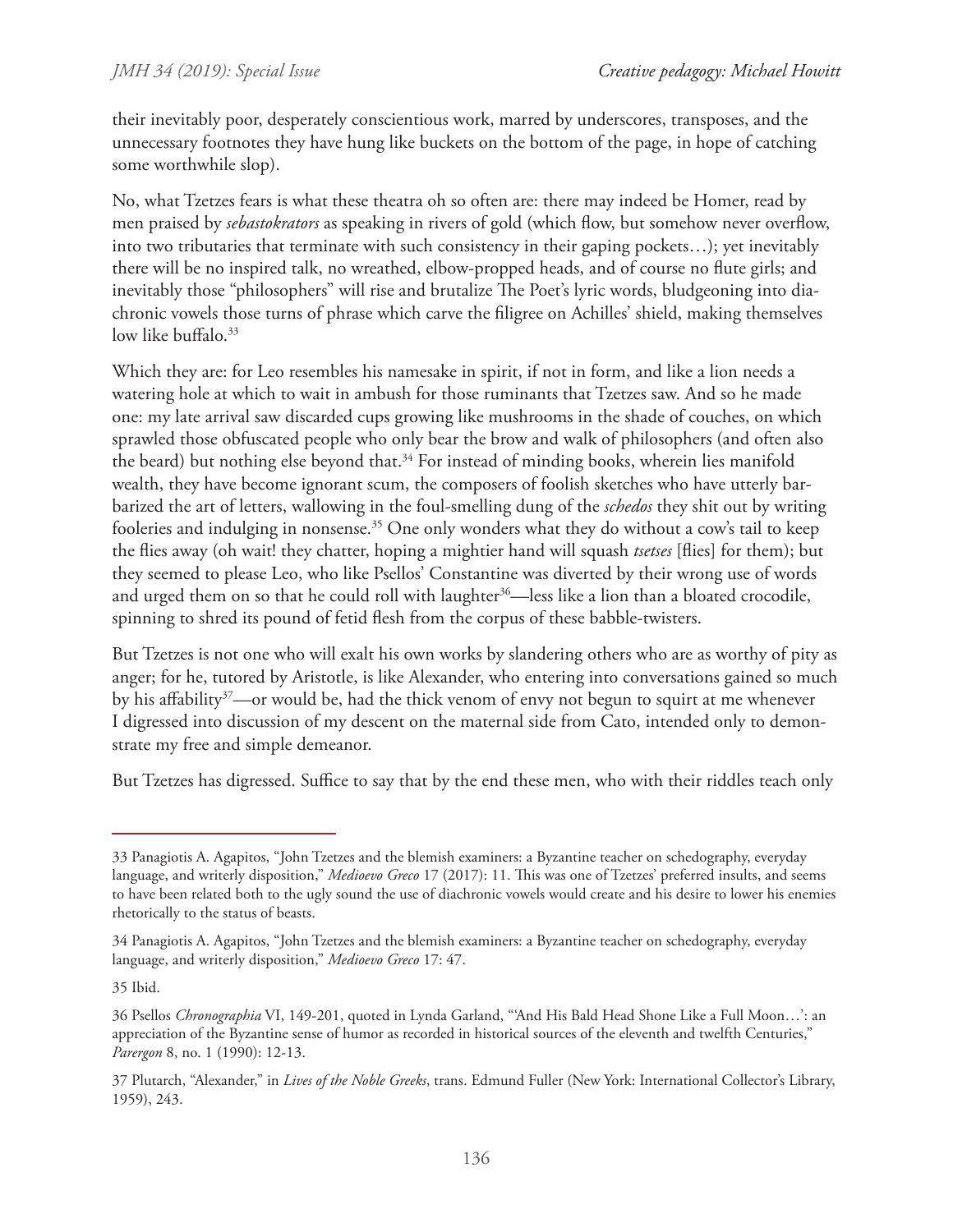the vulgar complexity of a tavern keeper, left me to scream:

I want to be a tanner, a stone-cutter, or follow any other craftsman's art. Even a cobbler too, an ignorant inn-keeper who still can't say a single syllable, but when he speaks he pours out buckets of spit, a disgraceful, utterly brainless clod, who makes his progress down the middle of the street furnished with a royal escort, vomiting up a lot of arrogant talk, while a reverend soul, well-bred in discourses goes about homeless, poor, wretched. I see the deranged in the Senate, the brilliant dishonoured, the dull piled high with honours: For it's gold now that talks, everyone admires it.<sup>38</sup>

And so I laid a trap for them, luring them with that which they love most, the ambiguity of a "double tongue" that Tzetzes proclaims in his second stanza – and then undercuts by making them Penelope's suitors "who love lyre and song," a horde of foolish Ctessipuses, who insult me and throw about their hooves whilst missing things so obvious that a stone could yell it out.

For what else could this mean? Only the most diseased minds would take Tzetzes' offhand allusion to the Oracle of the *Knights* and twist it to imply that I mean to cast the glorious Manuel as a sausage seller who will "cashier the generals... and fornicate in the Prytaneum!"<sup>39</sup> Being so dutiful a son, the magnificent Emperor would not dishonour his father, the so ascetic John, by dipping his point illicitly---most certainly after having been rewarded, for his Roman choices, with his father's blessing and his crown.<sup>40</sup> Nor would Tzetzes, "who understands not the signs of birds," become some Gylkas and make sarcastic jabs at the mighty Manuel's profundity of thought<sup>41</sup>—that learned dispensation on astrology and the signs which he, doubtless, conceived as the mightiest scholars do: by holding on their brow, like Atlas, the whole universe of their constructed thoughts (From where else does an imperial address spring?).<sup>42</sup>

And so if these dribblers (whose attic verse has lost its bite as they will lose their teeth—from disuse, gumming like flabby worms at honey and jellied peacock!) cry that Tzetzes has insinuated, or has

<sup>38</sup> Michael Haploucheir, *Dramation* ll. 67-80, trans. Andrew White, Dumbarton Oaks (2010), 39. Michael Haploucheir was a Senator in late twelfth-century Constantinople.

<sup>39</sup> Aristophanes, *Knights*, trans. Thomas Bushnell, accessed December 10, 2018. http://classics.mit.edu/Aristophanes/ knights.html.

<sup>40</sup> One of several references to Browning's murder thesis.

<sup>41</sup> Demetra George, "Manuel Komnenos and Michael Glycas: A Twelfth-Century Defence and refutation of Astrology," *Culture and Cosmos* 5, no. 1 (2001): 34.

<sup>42</sup> Ibid., 28. Glykas, mentioned in the previous passage, asserts that a "distinguished grammatikos wrote the above lines while he was imprisoned hoping that they would be shown to the holy king and he would receive his freedom."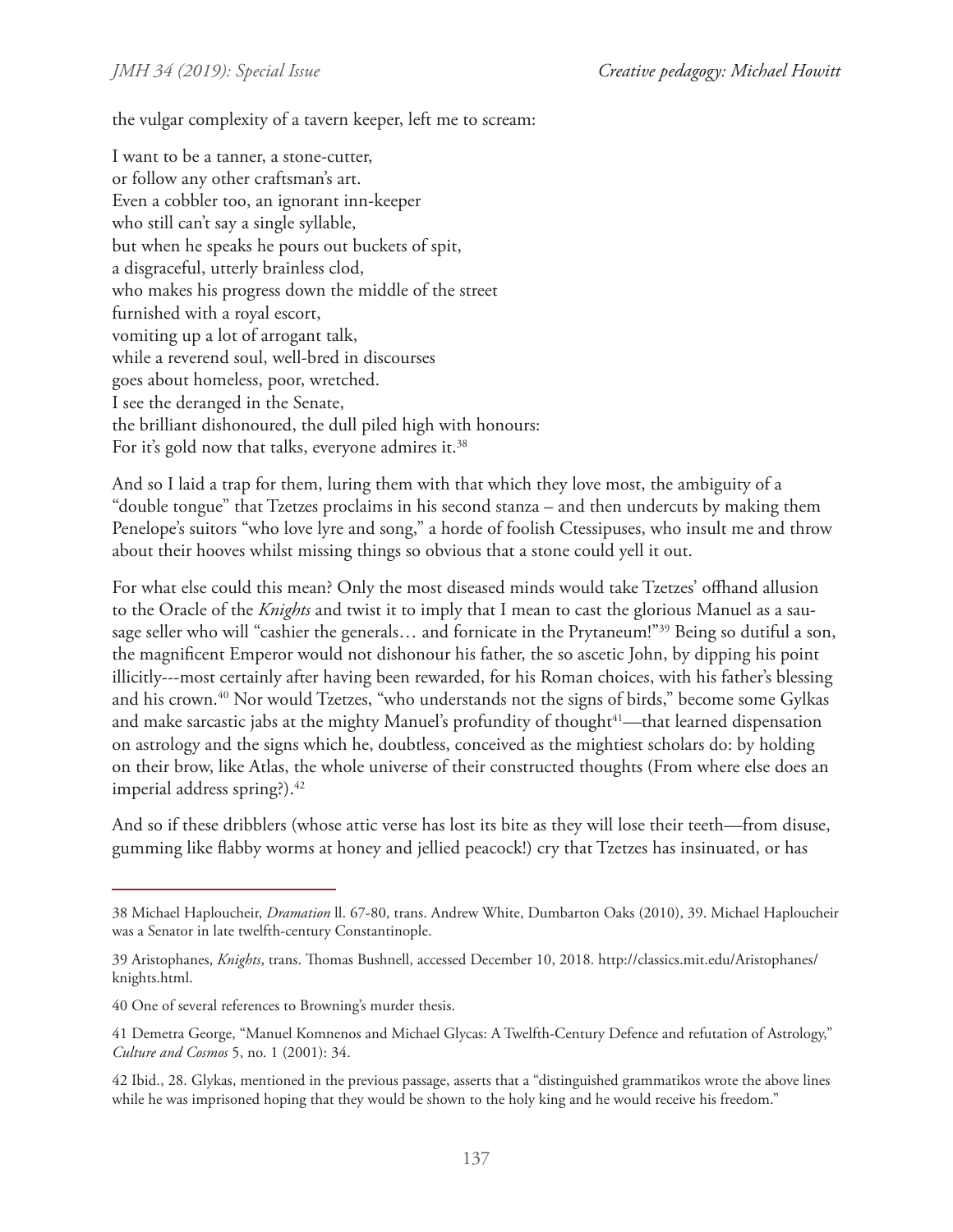conflated the illustrious prophecy of the blood, then let them speak truthfully for once and screech "AIMA cheat!" within your hearing, proclaiming their own fevered minds.<sup>43</sup>

For to reveal twisted and disloyal thoughts, which foment treachery and deceit, is Tzetzes' aim, as he makes clear saying that he will speak straight. His "leading thread" will show the uneducated the way, giving fitting homage to Manuel in his *ekphrasis*<sup>44</sup>—all meant at face value!—whilst his allusions criss-cross and tie themselves into a snare for those coarse haired, bloated Minoan monsters who gorge in their labyrinths on the city's most illustrious young, fed by the parents of such persons who, listening to their children speak to them in barbaric manner, somehow tolerate the garrulous nonsense they are told to write.

For who but some grotesque boar-man, tusks fetid from his rooting in the rotted slop tossed into a Constantinopolitan alleyway, would look first for blemishes – nicks and scratches to feed the dark hearts squeezing ichor through the veins beneath their dark breasts? Only they would try to poison an emperor against Tzetzes, observing that he allegorizes Manuel's statue as like Lychus' in the *Wasps*, where old men shit behind it and spray it with the piss. The lines, of course, are there, but these, of course, are the same men Tzetzes warns you of! And it is their disrespect which is displayed in the exacting, niggling little observances (characteristic of a poor scribe playing judge and catching ink-drop diphthongs whilst his bedraggled scribbles hide face down in shame): for surely, what meaning could there be in Tzetzes promising to "employ all the colours of a painter" and leaving off the purple? When he begins by placing himself at the imperial feet, marked in his speech by eagles holding all the precious stones which symbolize the graces?

These shrieking cocks, useless as they won't call out the dawn (being chimeras with the bodies of slugs, still abed and stinking of the rank liquor which pickles them for their masters tables), have squealed hourly through their dinners that Tzetzes has not clad the royal feet in red, but "painted" them in crimson gore, splashed from the bloody battles he describes; that he has reinforced his rhetoric by making Manuel a Saturn devouring his children<sup>45</sup> by alluding to the eagles of the Euphrates and the Tigris, the Indus and the Susa, who gather for their masters, who take:

Newly slaughtered, newly flayed living flesh nearby There they throw down into the chasm of the stones. Some stones are stuck together with flesh by the present heat. The eagles at these places looking down upon the carcasses, Spreading over them, carrying those up. The stones drop down the rest of the carcasses,

<sup>43</sup> Another reference to the AIMA prophecy discussed in endnote eight. See *Nicetae Choniatae Historia I*, ed. J. A. van Dieten (Berlin: De Grutyer, 1975), 169.

<sup>44</sup> For a discussion of the way in which Byzantine authors used *ekphrasis*, see Anthony Kaldellis, "Christodoros on the Statues of the Zeuxippos Baths: A New Reading of the *Ekphrasis*," *Greek Roman and Byzantine Studies* 47 (2007): 361- 383. For a discussion of *ekphrasis* in the twelfth century, see Antony Eastmond, "An Intentional Error? Imperial Art and "Mis"-Interpretation under Andronikos I Komnenos," *The Art Bulletin* 76 (1994): 502-510.

<sup>45</sup> Yet another reference to Browning's murder thesis, as Saturn is the Latin name (employed here to link Manuel to the Latin mercenaries whom Browning suggests killed John II---at least according to some poets) of Cronus, who envied powers of father and was induced to castrate him and seize his throne.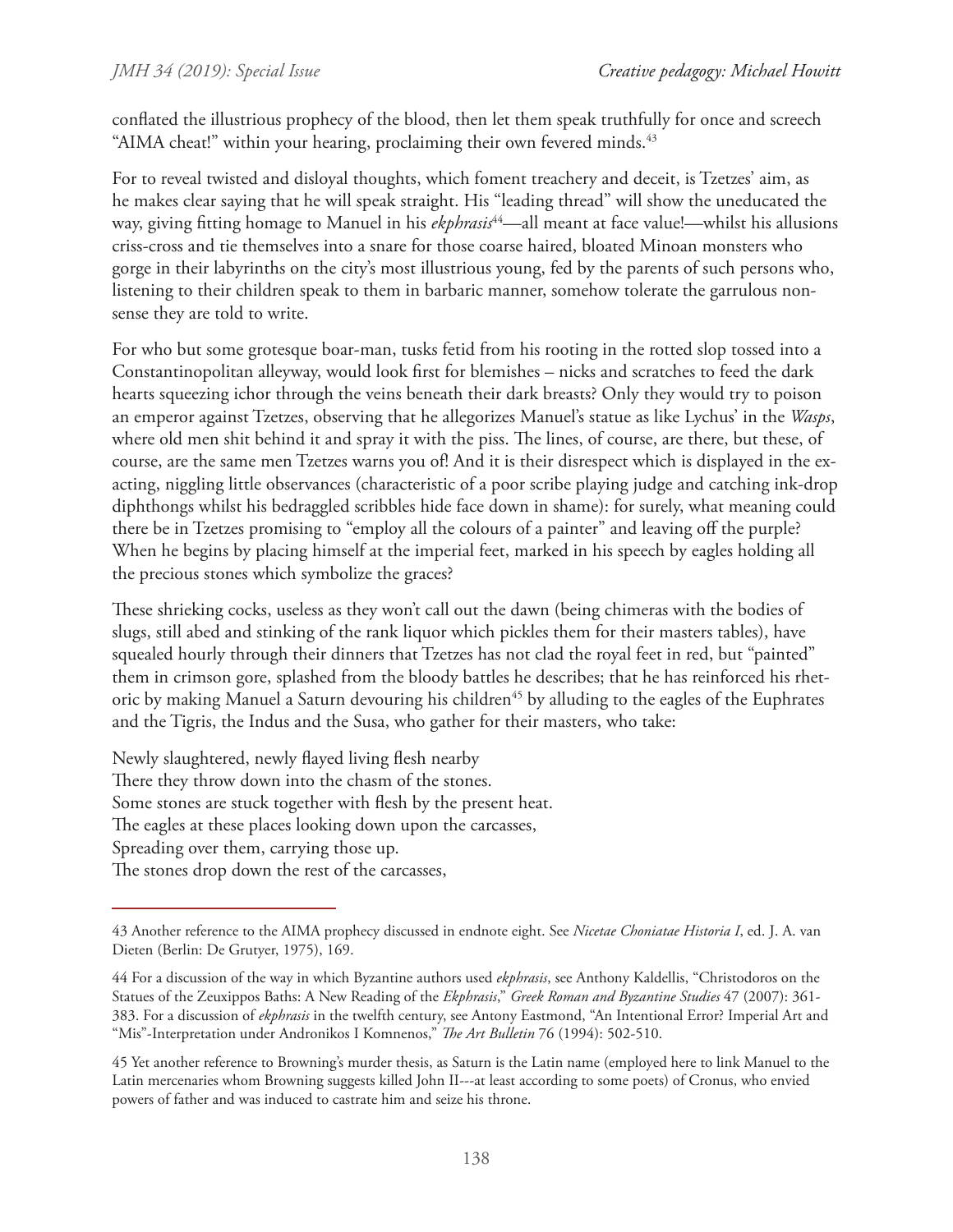At the top of the rocks and in the places there.

But that is absurd; for what kind of typhonic monster would not ever "let the blows appal him," and would feed his Roman kin for Italian pearls? And what author what transmute the Roman eagle into a carrion bird, a bird of omen?

"But!" they will cry, unseen and emboldened, squawking like deformed versions of those parrots who shriek invectives taught by the moneychangers—those noble patrons who will cluck and gather them like hens under their wings so they may prostrate themselves as they are wont, nuzzling their noses against felt slippers like fawning puppies, lying on their backs in the manner of hogs to have their distended bellies stroked. "But! See how Tzetzes weaves the ancients' words into the blackest and most poisonous treason! For he implies that Manuel is Hercules at his fourth labour, when the hero shot Pholus and Chiron with poisoned arrows! That he is Alexander who, when Pausinas came complaining of the injury he had received, repeated a verse from Euripides' Medea, drawing infamy upon himself as one culpable for an unspeakable crime!<sup>46</sup> He gives Manuel even Alexander's eyes, which Tzetzes claims show the Basileus' character, but does not expound and show that those eyes were different! One black and one blue—staring at "the earth" and Zeus' Olympus with his "bifurcating gaze," just as Aristophanes' sausage-seller did, turning, cock-eyed, his "right eye towards Caria and his left toward Carthage!" And Tzetzes claims that he 'portrays everything exactly!' But most monstrously of all, steals from Suetonius to have Manuel steal from Alexander's grave and become a new Caligula!"47

But they overstep; for what has Tzetzes said? All their yelping—these philosophic whelps who, fathered by perjurers and mothered by notorious prostitutes, ought to be consigned to Constantine's garden rather than his palace, so that their pumpkin heads might fall with the other fruits into the pond for the Emperor's amusement<sup>48</sup>—is predicated on some enthymeme, some unstated argument that they hold in their heads and which leaks like bile from their fishlike mouths. These men, stupid as fish, must have something in their stomachs (though not a tsetses [fly], being pets too fattened and afraid to leap from the stream as they should); something they all have said, and all have thought (for they are more effeminate than women and more cowardly than deer<sup>49</sup>).

Tzetzes then, will rest his defense on this: that having baited the hook, he has caught for you, who have been praised by everyone for your wisdom as someone able to judge situations, a whole brace of liars bent on some conspiracy. I, of course, mean only to bring to your noble self-knowledge of all, and especially of those I know very well and who have worked for you. For I am convinced that all of these, since they have no judgment—not having read Lysias the famous rhetorician, the son of Kefalos, where he says that Andocedes had brought an accusation against his own father; or Aeschine, the

<sup>46</sup> Plutarch, "Alexander," in *Lives of the Noble Greeks*, trans. Edmund Fuller (New York: International Collector's Library, 1959), 243.

<sup>47</sup> Suetonius, *The Lives of the Twelve Caesars*, trans. J. C. Rolfe (Cambridge, MA: Loeb Classical Library, 1913), 485, http://penelope.uchicago.edu/Thayer/L/Roman/Texts/Suetonius/12Caesars/Caligula\*.html#52.

<sup>48</sup> Lynda Garland, "'And His Bald Head Shone Like a Full Moon…': an appreciation of the Byzantine sense of humor as recorded in historical sources of the eleventh and twelfth Centuries," *Parergon* 8, no. 1 (1990): 12-13.

<sup>49</sup> Ibid., 19.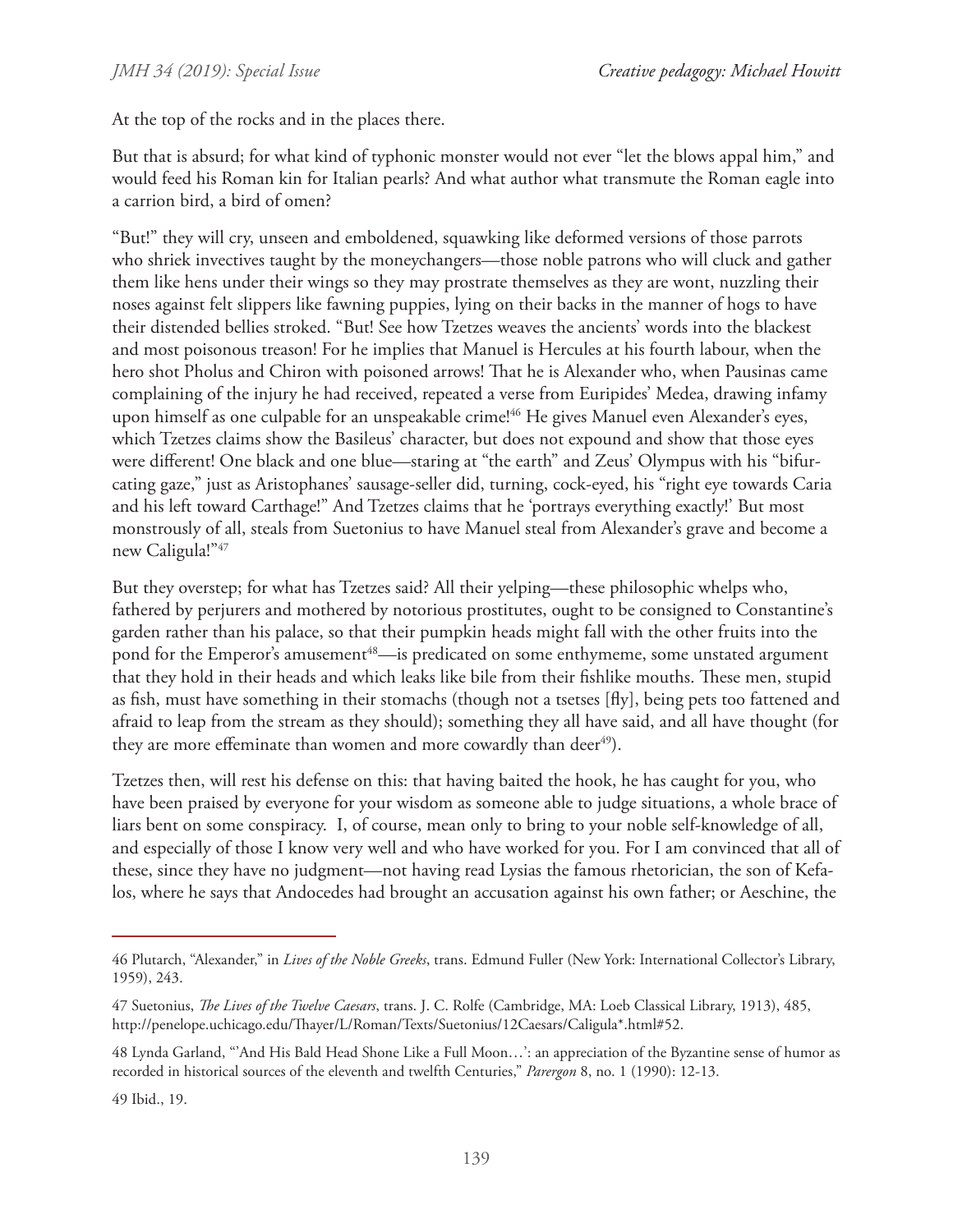son of Atromitus, where they will find that Demosthenes had lodged a complaint against his nephew, Dimomeles—will accuse us of being wicked, since they have obliged us to be so. All these enemies are ours in common, you see! And they will laugh at us like braying donkeys if you do not hasten to punish in all justice these enemies who whisper in breaths perfumed with the stench of tonsil stones! This is why I must not be silent and bring on this suffering. As for you, you will not hear voices from heaven, but a voice coming from us and not from the Galatians, that of the wrath of the very just emperor, if with your own hand you do not chase these lepers down and impose "the unseen hand" of the Imperial state.<sup>50</sup>

But, as you can see, for lack of paper, I must fall into silence.

<sup>50</sup> This final section is comprised of many large chunks from another of Tzetzes' letters, translated by me from the French translation available in Jean Dayantis, "Une letter de Ioannes Tzetzes au protosebaste Isaac frère de l'Empereur Byzantin Jean II," *Byzantion Nea Hellas* 35 (2016): 211-233.

Several changes have been made, with the most important being the ham-fisted inclusion of a final reference to the "unseen hand" which appears in the Tzetzes poem about John II's death which is quoted in Browning, "The Death of John II Comnenus," *Byzantion* 31 (1961), 234.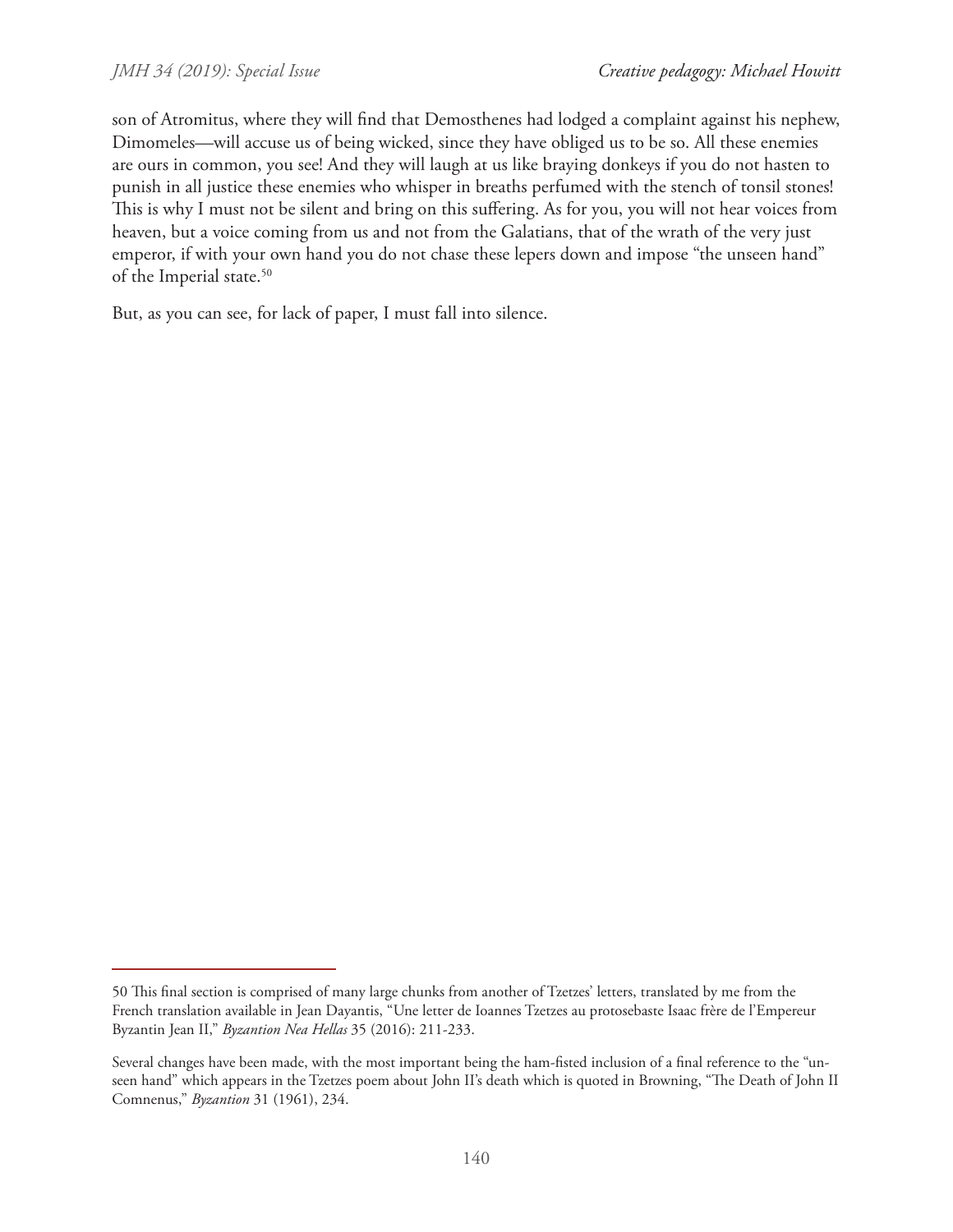#### *Bibliography*

- Agapitos, Panagiotis A. "John Tzetzes and the blemish examiners: a Byzantine teacher on schedography, everyday language, and writerly disposition." *Medioevo Greco* 17 (2017): 1-57.
- Aristophanes. *Knights*. Translated by Thomas Bushnell. Accessed December 10, 2018. http://classics. mit.edu/Aristophanes/knights.html.

———. "Wasps" in *Frogs and Other Plays*. Translated by David Barrett. Edited by Shomita Dutta. New York: Penguin, 2007.

- Basset, Sarah. *The Urban Image of Late Antique Constantinople*. Cambridge: Cambridge UP, 2004.
- Browning, Robert. "The Death of John II Comnenus." *Byzantion* 31 (1961): 229-235.
- Choniates, Nicetas. *Nicetae Choniatae Historia I*. Edited by J. A. van Dieten. Berlin: De Grutyer, 1975.
- Dayantis, Jean. "Une letter de Ioannes Tzetzes au protosebaste Isaac frère de l'Empereur Byzantin Jean II." *Byzantion Nea Hellas* 35 (2016): 211-233.
- *Digenes Akrites*. Translated and edited by John Mavrogordato. Oxford: Oxford University Press, 1970. https://archive.org/details/DigenesAkritesGreekEnglish.
- Eastmond, Antony. "An Intentional Error? Imperial Art and "Mis"-Interpretation under Andronikos I Komnenos." *The Art Bulletin* 76 (1994): 502-510.
- Garland, Lynda. "'And His Bald Head Shone Like a Full Moon…': an appreciation of the Byzantine sense of humor as recorded in historical sources of the eleventh and twelfth Centuries." *Parergon* 8, no. 1 (1990): 1-31.
- ———. "Mazaris's Journey to Hades: Further Reflections and Reappraisal." *Dumbarton Oaks Papers* vol. 61 (2007): 183-214.
- Haploucheir, Michael. *Dramation II*. Translated by Andrew White, in Theatron of Mice and Muses, edited by Margret Mullet. Dumbarton Oaks: 2010. https://www.doaks.org/ research/byzantine/scholarly-activities/byzantine-theatron/doaks\_byz\_of\_mice\_and\_ muses\_2010\_07\_29\_text.pdf.
- Heinrich, Aaron I. "Tzetzes' Letters and *Histories*: A Sample in English Translation." Master's thesis, University of Oregon, March 2009.
- Homer. *The Odyssey*. Translated by Stephen Mitchell. New York: Atria Books, 2013.
- James, Liz. "Color and Meaning in Byzantium." *Journal of Early Christian Studies* 11, no. 2 (2003): 223-233.
- James, Liz and Ruth Webb. "'To Understand Ultimate Things and Enter Secret Places': Ekphrasis and Art in Byzantium." *Art History* 14, no. 1 (1991): 1-17.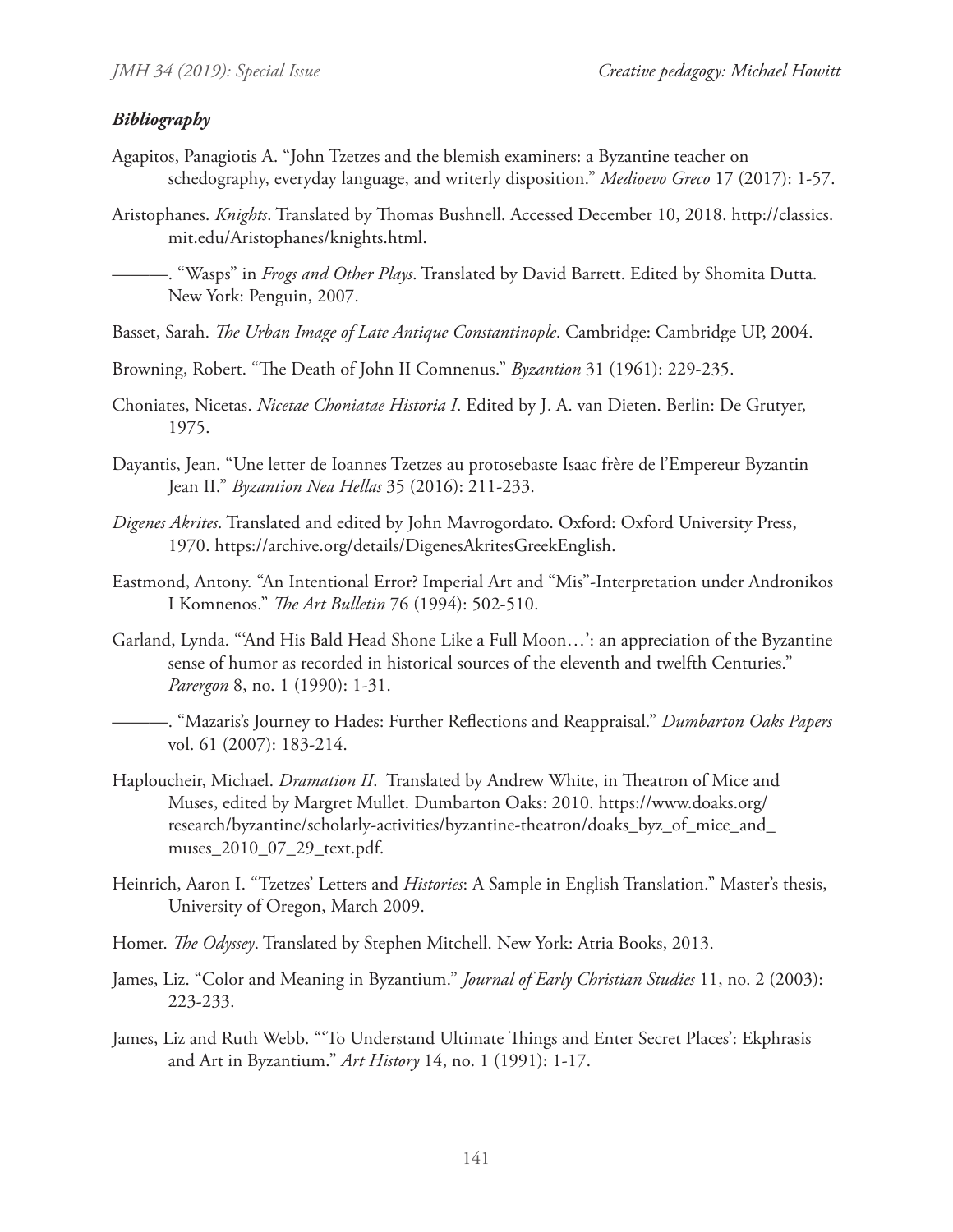- Kaldellis, Anthony. "Christodoros on the Statues of the Zeuxippos Baths: A New Reading of the Ekphrasis." *Greek, Roman and Byzantine Studies* 47 (2007): 361-383.
	- ———. "The Timarion: Toward a Literary Interpretation." In *Le face cachée de la litterature byzantine: Le texte en tant que message immediate (Actes du colloque international, Paris 6-7- 8 Juin 2008)*, edited by P. Odorico, 275-288. Paris: École des hautes études en sciences sociales, Centre d'études byzantines, néo-helléniques et sud-est européennes, 2012 (Dossiers byzantines v. 11).
- Kyriakis, Michael J. "Poor Poets and Starving Literati in Twelfth Century Byzantium." *Byzantion* 44, no. 2 (1974): 290-309.
- Maguire, Henry. *Image and Imagination: The Byzantine Epigram as Evidence for a Viewer Response*. Toronto: Canadian Institute of Balkan Studies, 1996.
- ———. "Style and Ideology in Byzantine Imperial Art." *Gesta* 28, no. 2 (1989): 217-231.
- Parani, Maria G. *Reconstructing the reality of images: Byzantine material culture and religious iconography (11th to 15th centuries)*. Boston: Brill, 2003.
- Plutarch. "Alexander," in *Lives of the Noble Greeks*. Translated Edmund Fuller. New York: International Collector's Library, 1959.
- Psellos, Michael. G 21"To the *protoproderos* and *epi ton kriseon*, who was very dear to me, but had acted in a jealous way." In *The Letters of Psellos: Cultural Networks and Historical Realities*, edited by Michael Jeffreys and Marc D. Lauxtermann, 87-88. Oxford: Oxford University Press, 2017.
- Suetonius. *The Lives of the Twelve Caesars*. Translated by. J. C. Rolfe. Cambridge, MA: Loeb Classical Library, 1913). http://penelope.uchicago.edu/Thayer/L/Roman/Texts/Suetonius/12Caesars/ Caligula\*.html#52.
- Shukov, Rustam. "AIMA: the Blood of the Grand Komnenoi." *Byzantine and Modern Greek Studies* 19 (1995): 161-181. doi:10.1179/030701395790836630.
- Stankovic, Vlada."A Generation Gap or Political Enmity? Emperor Manuel Komnenos, Byzantine Intellectuals and the Struggle for Domination in Twelfth Century Byzantium." *Zbornik radova Vizantoloskog institute* 44 (2007): 209-27.
- Tzetzes, John. *Allegories of the Iliad*. Translated by Adam J. Goldwyn and Dimitra Kokkini. Cambridge, Massachusetts: Dumbarton Oaks Medieval Library, 2015.

———. *Chiliades* 7.11, "Concerning the Homeric Proverb 'Others Care for Things Like These, the Lyre and the Song' (Story 109)." Translated by Vasiliki Dogani. http://www.theoi.com/Text/ TzetzesChiliades7.html

———. *Chiliades* 8.38 "Concerning Alcamenes (Story 193)." Translated by Vasiliki Dogani. http:// www.theoi.com/Text/TzetzesChiliades8.html.